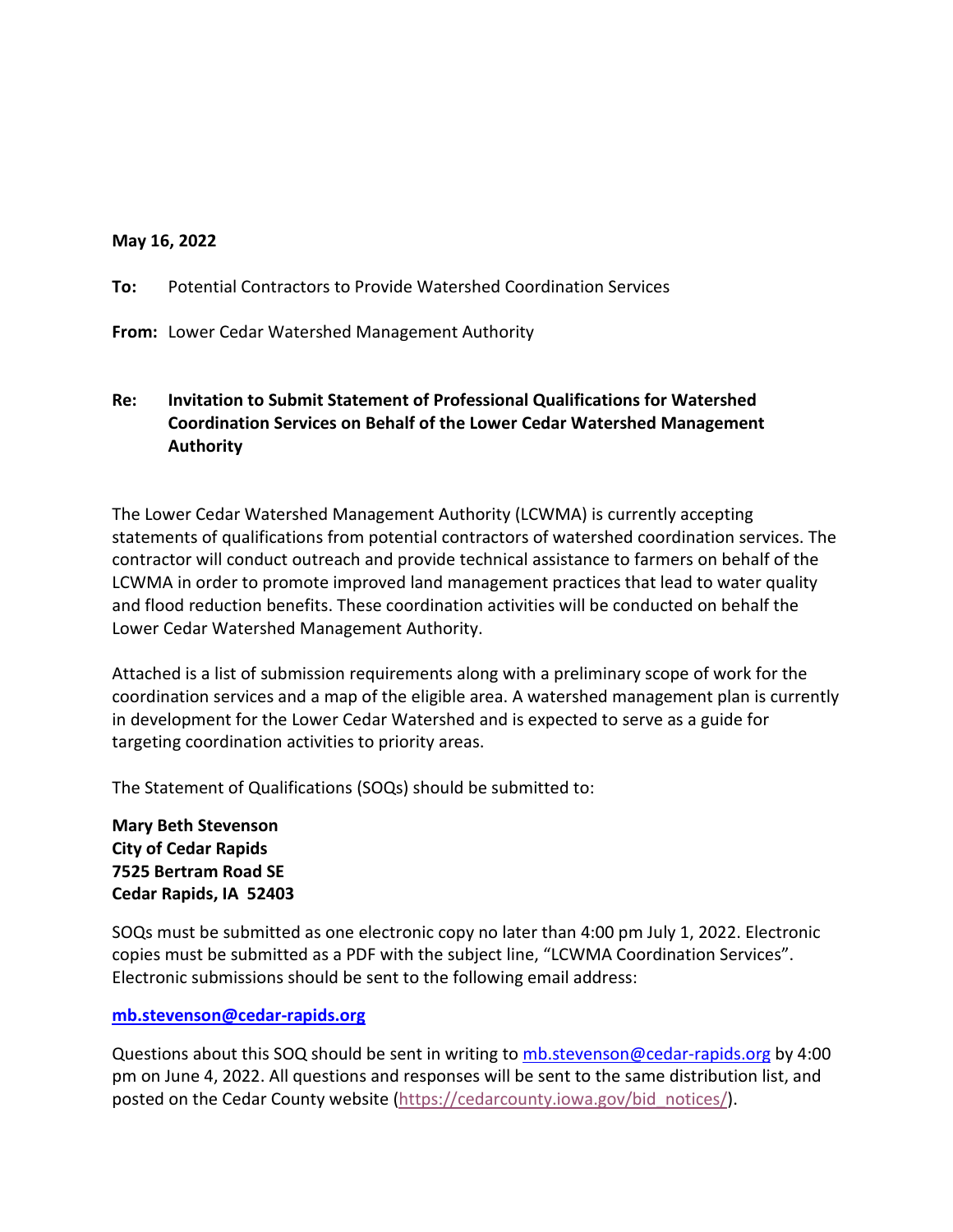# **Submission Requirements for the Statement of Qualifications**

The selection of the consulting services firm will be dependent upon qualifications that best address the needs of the project. The firm responding to this SOQ must include the following information within the identified page limits.

- 1. Firm name, address, and brief history. (0.5 page)
- 2. Services to be provided by personnel in your firm. (0.5 page)
- 3. Related experience to include: (2.5 pages)
	- a. Projects of a relevant nature and scope, with date of completion.
- 4. Qualifications of key personnel to be assigned to this project. Note that key personnel may be requested to attend an interview. (1 page per individual)
- 5. Three references including project name(s), contact person, phone number, and email address. (0.5 page)
- 6. You may include a maximum of one page of additional information not included above if it may be useful and applicable to this selection process. (1 page)

It is LCWMA's intent to solicit a qualified firm that possesses the technical background and professional capabilities to provide the services outlined on page 3. LCWMA will only review proposals that follow each of the Submission Requirements described above. LCWMA reserves the right to reject any and all submissions, to waive any deficiencies, and to suspend or abandon this process at any time.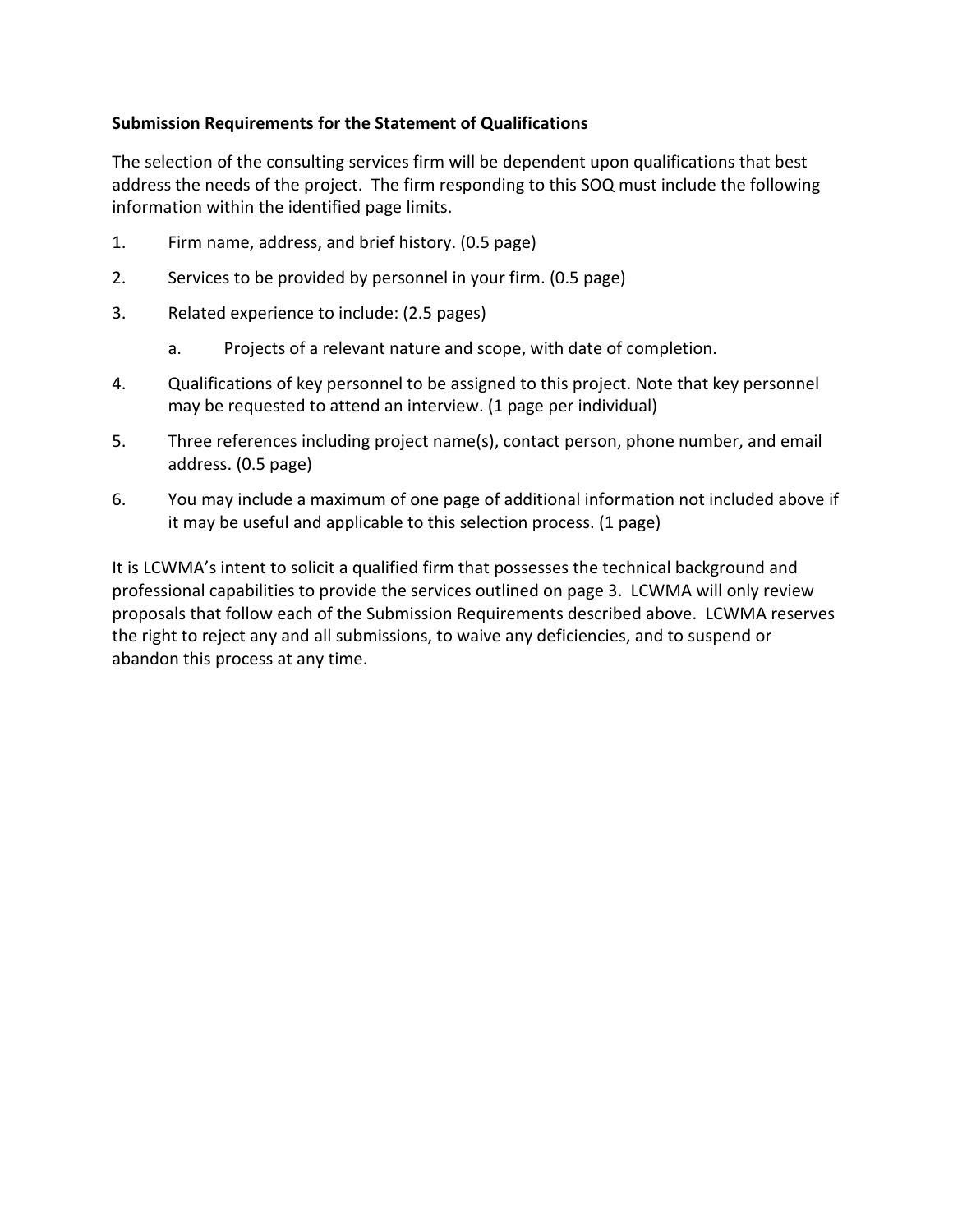## **Preliminary Scope of Work**

The Lower Cedar Watershed Management Authority (LCWMA) seeks to obtain coordination services related to implementing the Lower Cedar Watershed Management Plan. The coordination activities will be specifically targeted towards improving agricultural land management practices in order to achieve watershed protection benefits in the portions of Linn, Cedar, Muscatine, Johnson, Louisa, and Scott Counties that lie within the Lower Cedar Watershed. These services complement a broader watershed management effort led by the LCWMA, aimed at improving water quality and reducing flood risk, with funding contributed by the member entities themselves. The majority of the funds are being contributed by Cedar and Muscatine Counties using their allocation of federal American Recovery Plan Act (ARPA) funds.

While the watershed coordination services will provided in general throughout the entire Lower Cedar Watershed, specific outreach activities should be targeted to farmers in four subwatersheds of the Lower Cedar. These are watersheds that have been identified as high priority in the Lower Cedar Watershed plan.

- West Branch Wapsinonoc Watershed
- Middle Mud Creek Watershed
- Pike Run Watershed
- Indian Creek Watershed

The watershed coordinator will be responsible for the following overall tasks. Statements of qualification should include a description of how these tasks would be implemented, and annual targets / deliverables that would be achievable in the available budget and timeframe.

- Becoming familiar with the Lower Cedar Watershed Management Plan, currently in the process of being developed by FYRA Engineering and the East Central Iowa Council of Governments (expected completion date of 6/30/2022).
- Developing an outreach plan or strategy for reaching out to farmers in the four key subwatersheds. The outreach plan should include activities such as field days, social media, newsletters, mailings, and other approaches that will raise awareness about agricultural conservation practices.
- On-farm meetings with producers geared towards assessing their needs and interests in conservation practices. These meetings should result in helping farmers identify the key conservation practices that support their agronomic goals while also achieving benefits for water quality, flood reduction, and habitat improvement.
- Quarterly activity and progress status reports provided to the LCWMA, both in writing and in person at board meetings. The coordinator will also provide an annual written report to the LCWMA that contains a narrative description of all the activities undertaken throughout the project period, as well as successes and challenges in outreach and implementation. An annual presentation will be provided as well.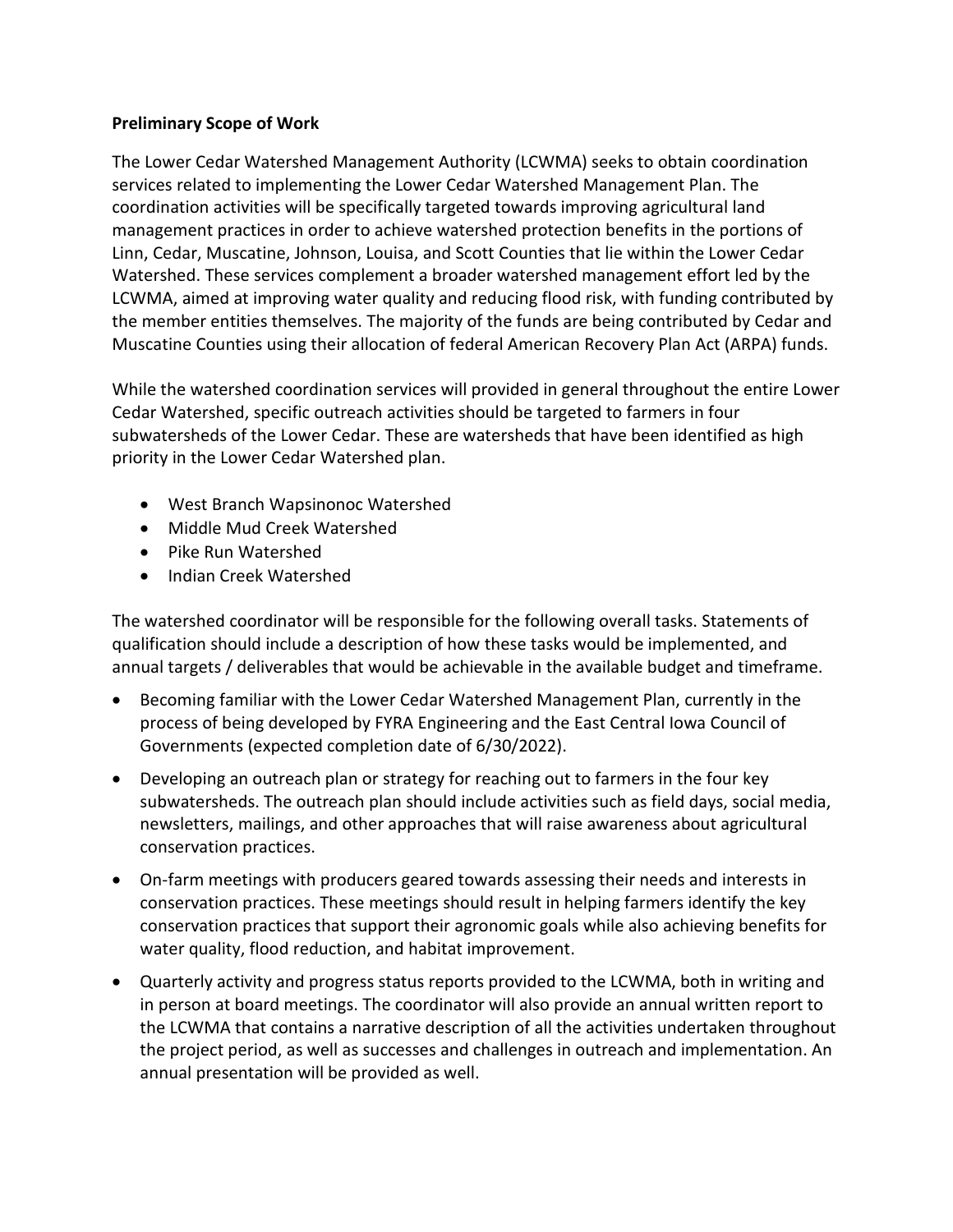• Provide as-needed support to the watershed administrator on grant writing and management activities.

A map of the Lower Cedar Watershed area is provided as Attachment 1.

Watershed coordination services are expected to begin August 1, 2022 through an annual contract that may be renewed up to five times, pending overall performance and continued funding availability. An annual review meeting will be conducted with LCWMA Board members at the end of each year of the project, with contract renewal subject to successful job performance evaluation.

LCWMA currently has authorized an annual not-to-exceed budget of \$50,000 each year for the next 3 years, for a total amount of \$150,000 to support a contract awarded through this RFQ process. The WMA hopes to secure additional annual funding that would enable the coordination activities to continue well into the future.

Potential contractors may wish to submit qualifications under this RFQ as well as that of the LCWMA administrative services opportunity. In the event that a contractor's qualifications provide the best fit for both opportunities, one contract could be awarded for coordination and administrative services.

## **Rating Criteria for Statement of Qualifications**

Submitted qualifications will be reviewed and scored according to the criteria listed below by a panel of LCWMA board members. The contractors with the top three scores may be invited to make a 30-minute presentation followed by up to 30 minutes of questions with this panel.

- 1.) Qualifications of staff who will be assigned to this project. Particularly, qualifications and experience of the person who will be directly responsible for the design and assessment - 20 points
- 2.) Past performance with respect to timeliness, quality of work and project management by your firm and, particularly, about the individual assigned to lead this project with regard to previous projects of similar nature. Reference checks may be used to assess performance in this category - 30 points
- 3.) The overall quality of the proposal and soundness of approach for the assessment and conceptual planning process - 30 points
- 4.) The specialized experience or expertise of your staff which may enhance their ability to conduct outreach and technical assistance activities geared toward a farmer audience - 20 points

TOTAL POSSIBLE POINTS – 100